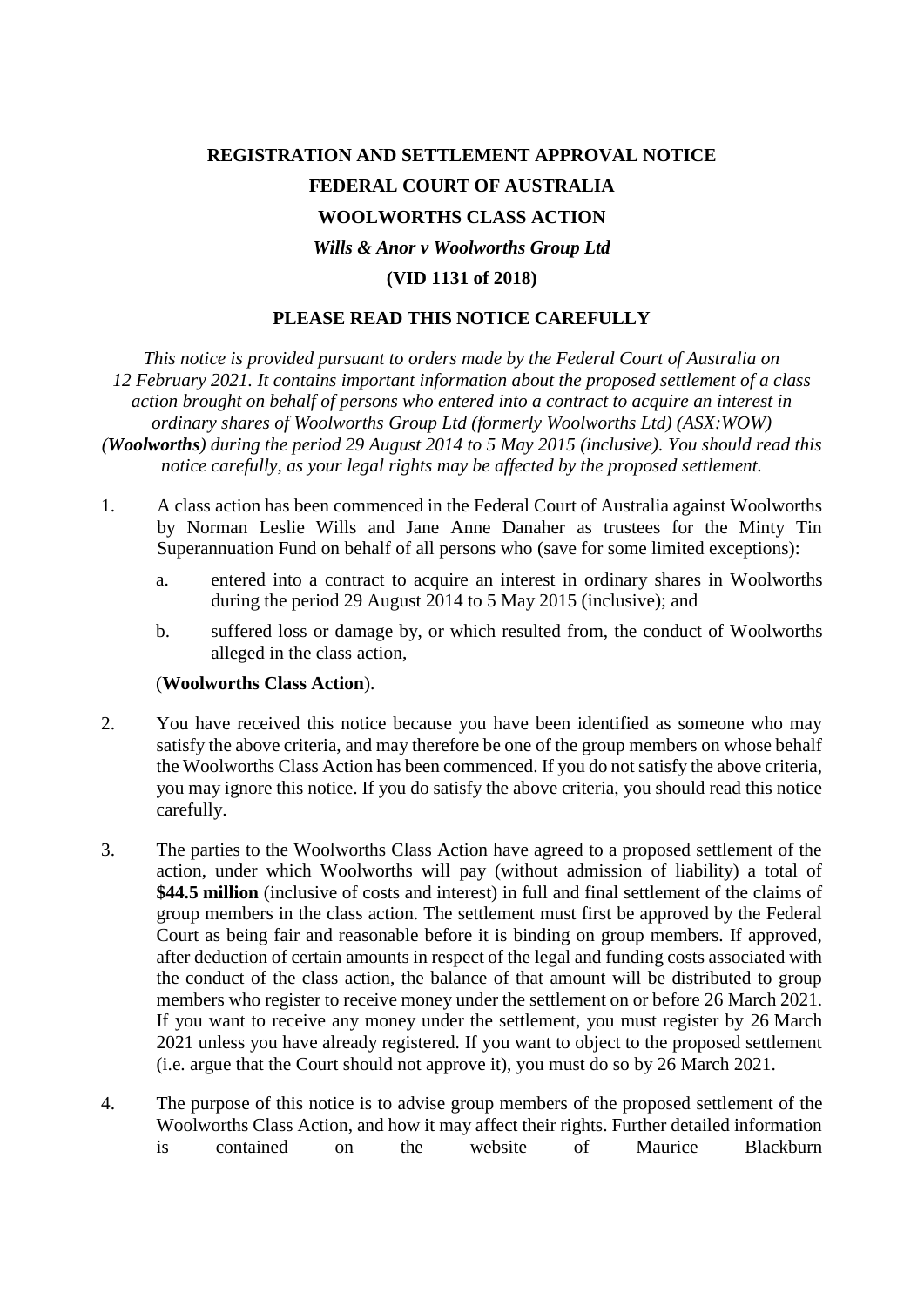[\(https://www.mauriceblackburn.com.au/class-actions/current-class-actions/woolworths](https://www.mauriceblackburn.com.au/class-actions/current-class-actions/woolworths-class-action/)[class-action/\)](https://www.mauriceblackburn.com.au/class-actions/current-class-actions/woolworths-class-action/), and you are encouraged to read that information.

- 5. The proposed settlement of the Woolworths Class Action, and the steps (if any) which group members may wish to take in response to this notice, will differ depending on their particular circumstances as summarised below:
	- a. *Registered Group Members***:** Group members who have previously registered with Maurice Blackburn to participate in the Woolworths Class Action need not do anything in response to this notice (unless they wish to object to the proposed settlement, in which case they may submit a 'Notice of Objection to Proposed Settlement' in accordance with the instructions on Maurice Blackburn's website). Group members who have previously registered with Maurice Blackburn will be entitled to participate in the proposed settlement of the class action, and to receive a distribution from the settlement sum, in the event that the proposed settlement is ultimately approved by the Court (and provided they otherwise qualify) – they need not, and should not, re-register with Maurice Blackburn, as their existing registration remains valid.
	- b. *Unregistered Group Members***:** Group members who have not previously registered with Maurice Blackburn may do three things:
		- **Option A:** Register to participate in the proposed settlement of the Woolworths Class Action by **4.00 pm (AEDT) on 26 March 2021** (in which case, you may be entitled to receive a distribution from the proposed settlement of the class action, in the event that it is ultimately approved by the Court, and provided you otherwise qualify).
		- **Option B:** Do nothing (in which case, if the proposed settlement of the Woolworths Class Action is approved by the Court, you will not be entitled to receive a distribution from the settlement sum). You will, however, still be bound by the settlement and claims you may have against Woolworths will be extinguished.
		- **Option C:** Group members may (in addition to Option A or Option B) object to the proposed settlement of the Woolworths Class Action. If you want to object to the settlement, but nevertheless participate in the settlement in the event that your objection is overruled and the settlement is approved, you should follow both Option A and Option C together.

There are different consequences depending on which of the above you choose. Further details in relation to each of the above options, including the consequences and steps required, are set out on Maurice Blackburn's website [\(https://www.mauriceblackburn.com.au/class-actions/current-class](https://www.mauriceblackburn.com.au/class-actions/current-class-actions/woolworths-class-action/)[actions/woolworths-class-action/\)](https://www.mauriceblackburn.com.au/class-actions/current-class-actions/woolworths-class-action/).

c. **Former Group Members:** Group members who submitted an opt out notice prior to the Court-imposed deadline of 4.00 pm (AEDT) on 13 December 2019 need not do anything in response to this notice. By choosing to opt out of the Woolworths Class Action, you are no longer a group member in the class action, and will not be affected by the class action or the proposed settlement of the class action.